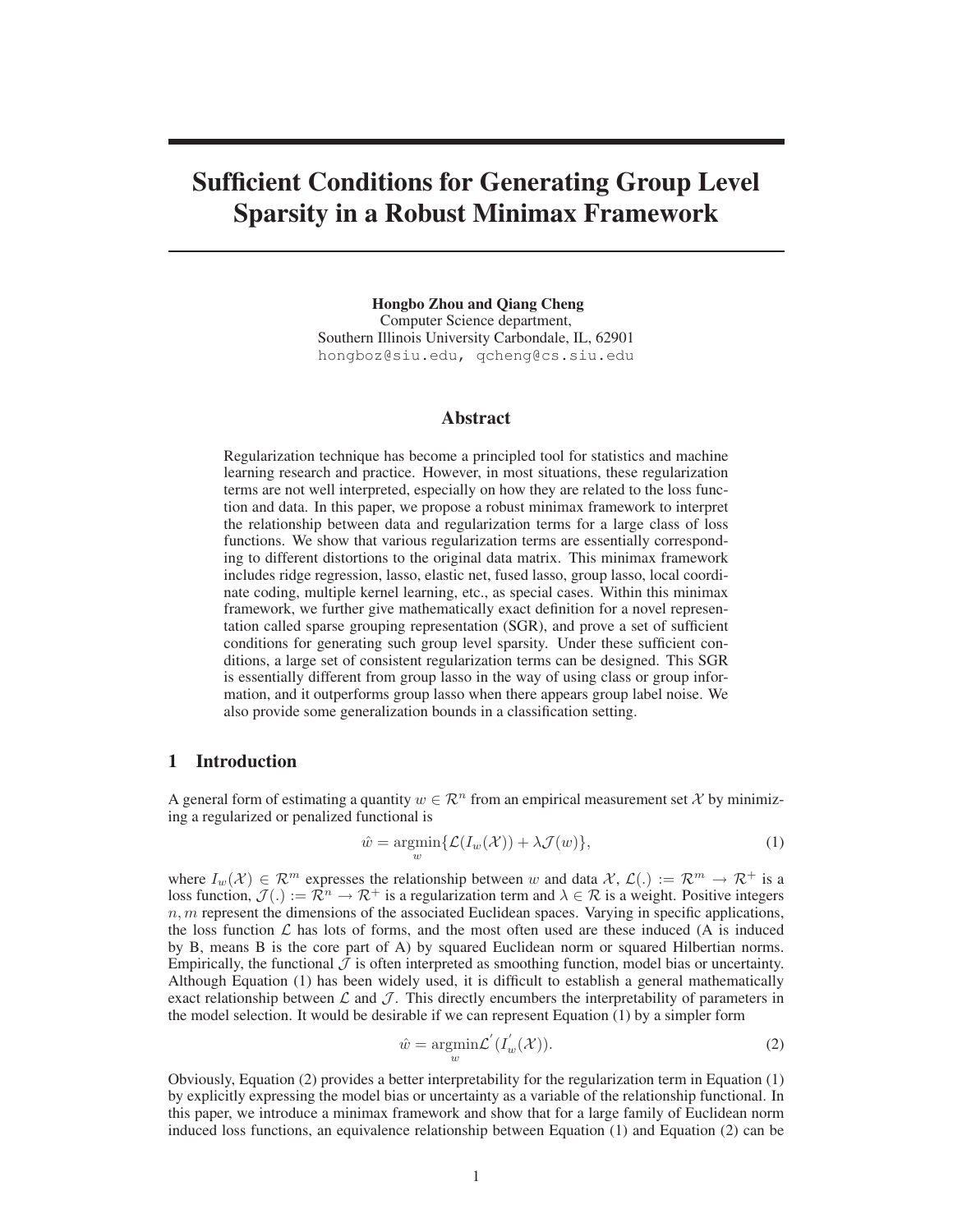established. Moreover, the model bias or uncertainty will be expressed as distortions associated with certain functional spaces. We will give a series of corollaries to show that well-studied lasso, group lasso, local coordinate coding, multiple kernel learning, etc., are all special cases of this novel framework. As a result, we shall see that various regularization terms associated with lasso, group lasso, etc., can be interpreted as distortions that belong to different distortion sets.

Within this framework, we further investigate a large family of distortion sets which can generate a special type of group level sparsity which we call sparse grouping representation (SGR). Instead of merely designing one specific regularization term, we give sufficient conditions for the distortion sets to generate the SGR. Under these sufficient conditions, a large set of consistent regularization terms can be designed. Compared with the well-known group lasso which uses group distribution information in a supervised learning setting, the SGR is an unsupervised one and thus essentially different from the group lasso. In a novel fault-tolerance classification application, where there appears class or group label noise, we show that the SGR outperforms the group lasso. This is not surprising because the class or group label information is used as a core part of the group lasso while the group sparsity produced by the SGR is intrinsic, in that the SGR does not need the class label information as priors. Finally, we also note that the group level sparsity is of great interests due to its wide applications in various supervised learning settings.

In this paper, we will state our results in a classification setting. In Section 2 we will review some closely related work, and we will introduce the robust minimax framework in Section 3. In Section 4, we will define the sparse grouping representation and prove a set of sufficient conditions for generating group level sparsity. An experimental verification on a low resolution face recognition task will be reported in Section 5.

# **2 Related Work**

In this paper, we will mainly work with the penalized linear regression problem and we shall review some closely related work here. For penalized linear regression, several well-studied regularization procedures are ridge regression or Tikhonov regularization [15], bridge regression [10], lasso [19] and subset selection [5], fused lasso [20], elastic net [27], group lasso [25], multiple kernel learning [3, 2], local coordinate coding [24], etc. The lasso has at least three prominent features to make itself a principled tool among all of these procedures: continuous shrinkage and automatic variable selection at the same time, computational tractability (can be solved by linear programming methods) as well as inducing sparsity. Recent results show that lasso can recover the solution of  $l_0$  regularization under certain regularity conditions [8, 6, 7]. Recent advances such as fused lasso [20], elastic net [27], group lasso [25] and local coordinate coding [24] are motivated by lasso [19].

Two concepts closely related to our work are the elastic net or grouping effect observed by [27] and the group lasso [25]. The elastic net model hybridizes lasso and ridge regression to preserve some redundancy for the variable selection, and it can be viewed as a stabilized version of lasso [27] and hence it is still biased. The group lasso can produce group level sparsity [25, 2] but it requires the group label information as prior. We shall see that in a novel classification application when there appears class label noise [22, 18, 17, 26], the group lasso fails. We will discuss the differences of various regularization procedures in a classification setting. We will use the basic schema for the sparse representation classification (SRC) algorithm proposed in [21], and different regularization procedures will be used to replace the lasso in the SRC.

The proposed framework reveals a fundamental connection between robust linear regression and various regularized techniques using regularization terms of  $l_0$ ,  $l_1$ ,  $l_2$ , etc. Although [11] first introduced a robust model for least square problem with uncertain data and [23] discussed a robust model for lasso, our results allow for using any positive regularization functions and a large family of loss functions.

# **3 Minimax Framework for Robust Linear Regression**

In this section, we will start with taking the loss function  $\mathcal L$  as squared Euclidean norm, and we will generalize the results to other loss functions in section 3.4.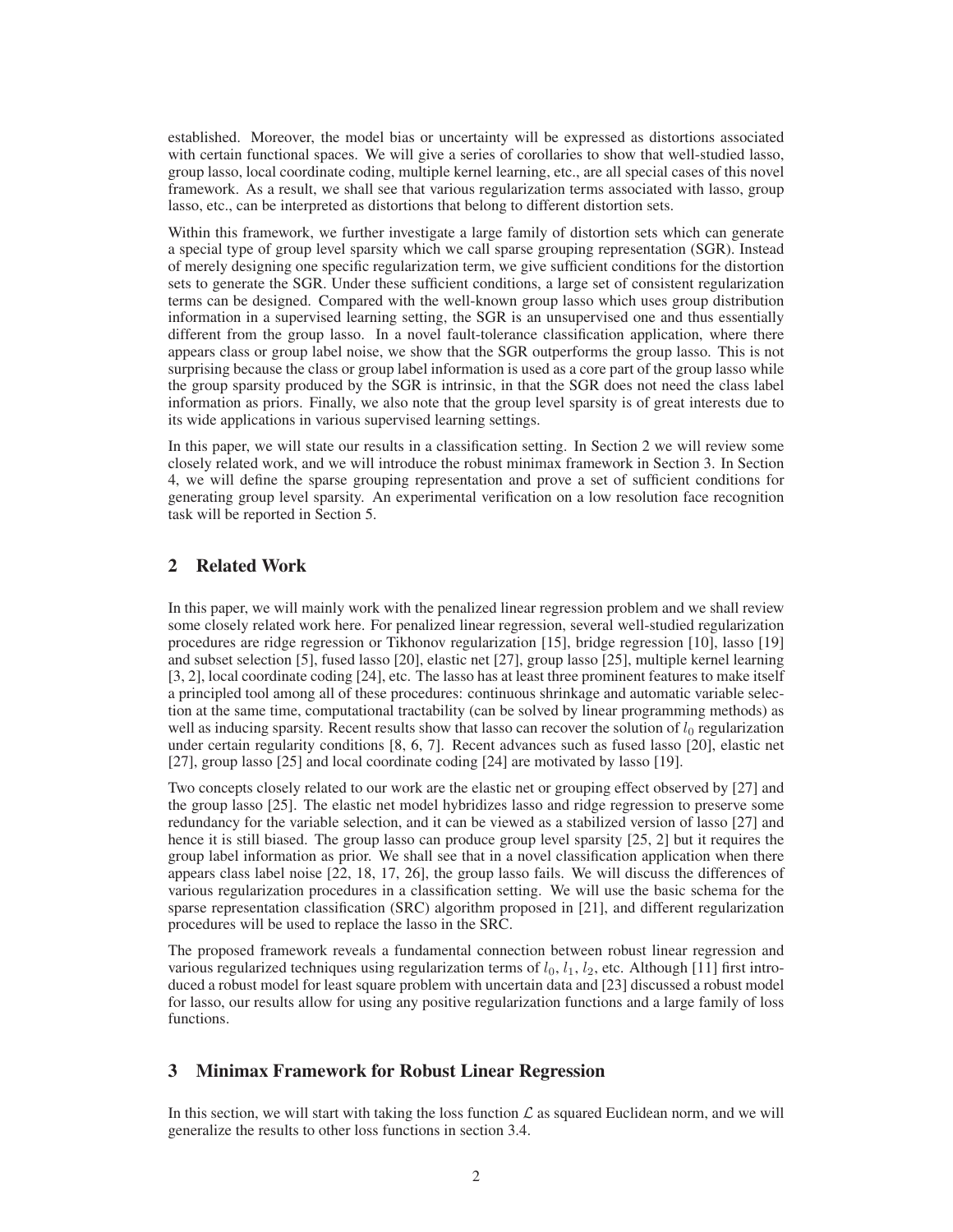### **3.1 Notations and Problem Statement**

In a general  $M$  ( $M > 1$ )-classes classification setting, we are given a training dataset T =  $\{(x_i, g_i)\}_{i=1}^n$ , where  $x_i \in \mathcal{R}^p$  is the feature vector and  $g_i \in \{1, \dots, M\}$  is the class label for the *i*th observation. A data (observation) matrix is formed as  $A = [x_1, \dots, x_n]$  of size  $p \times n$ . Given a test example y, the goal is to determine its class label.

#### **3.2 Distortion Models**

Assume that the jth class  $C_j$  has  $n_j$  observations  $x_1^{(j)}, \dots, x_{n_j}^{(j)}$ . If x belongs to the jth class, then  $x \in \text{span}\{x_1^{(j)}, \dots, x_{n_j}^{(j)}\}$ . We approximate y by a linear combination of the training examples:

$$
y = Aw + \eta,\tag{3}
$$

where  $w = [w_1, w_2, \dots, w_n]^T$  is a vector of combining coefficients; and  $\eta \in \mathcal{R}^p$  represents a vector of additive zero-mean noise. We assume a Gaussian model  $v \sim N(0, \sigma^2 I)$  for this additive noise, so a least squares estimator can be used to compute the combining coefficients.

The observed training dataset T may have undergone various noise or distortions. We define the following two classes of distortion models.

**Definition 1:** *A random matrix* ∆A *is called bounded example-wise (or attribute) distortion*  $(BED)$  *with a bound*  $\lambda$ *, denoted as*  $BED(\lambda)$ *, if*  $\Delta A := [d_1, \cdots, d_n]$ *,*  $d_k \in \mathcal{R}^p$ *,*  $||d_k||_2 \leq \lambda$ *, k* =  $1, \dots, n$ . where  $\lambda$  *is a positive parameter.* 

This distortion model assumes that each observation (signal) is distorted independently from the other observations, and the distortion has a uniformly upper bounded energy ("uniformity" refers to the fact that all the examples have the same bound). BED includes attribute noise defined in [22, 26], and some examples of BED include Gaussian noise and sampling noise in face recognition.

**Definition 2:** *A random matrix* ∆A *is called bounded coefficient distortion* (BCD) *with bound* f*, denoted as*  $BCD(f)$ *, if*  $||\Delta Aw||_2 \le f(w)$ ,  $\forall w \in \mathcal{R}^p$ *, where*  $f(w) \in R^+$ *.* 

The above definition allows for any distortion with or without inter-observation dependency. For example, we can take  $f(w) = \lambda ||w||_2$ , and Definition 2 with this  $f(w)$  means that the maximum eigenvalue of  $\Delta A$  is upper limited by  $\lambda$ . This can be easily seen as follows. Denote the maximum eigenvalue of  $\Delta A$  by  $\sigma_{max}(\Delta A)$ . Then we have

$$
\sigma_{max}(\Delta A) = \sup_{u,v \neq 0} \frac{u^T \Delta Av}{||u||_2||v||_2} = \sup_{u \neq 0} \frac{||\Delta Au||_2}{||u||_2},
$$

which is a standard result from the singular value decomposition (SVD) [12]. That is, the condition of  $||\Delta Aw||_2 \le \lambda ||w||_2$  is equivalent to the condition that the maximum eigenvalue of  $\Delta A$  is upper bounded by  $\lambda$ . In fact, BED is a subset of BCD by using triangular inequality and taking special forms of  $f(w)$ . We will use  $\mathcal{D} := BCD$  to represent the distortion model.

Besides the additive residue  $\eta$  generated from fitting models, to account for the above distortion models, we shall consider multiplicative noise by extending Equation (3) as follows:

$$
y = (A + \Delta A)w + \eta,\tag{4}
$$

where  $\Delta A \in \mathcal{D}$  represents a possible distortion imposed to the observations.

### **3.3 Fundamental Theorem of Distortion**

Now with the above refined linear model that incorporates a distortion model, we estimate the model parameters  $w$  by minimizing the variance of Gaussian residues for the worst distortions within a permissible distortion set  $D$ . Thus our robust model is

$$
\min_{w \in \mathcal{R}^p} \max_{\Delta A \in \mathcal{D}} ||y - (A + \Delta A)w||_2.
$$
\n(5)

The above minimax estimation will be used in our robust framework.

An advantage of this model is that it considers additive noise as well as multiplicative one within a class of allowable noise models. As the optimal estimation of the model parameter in Equation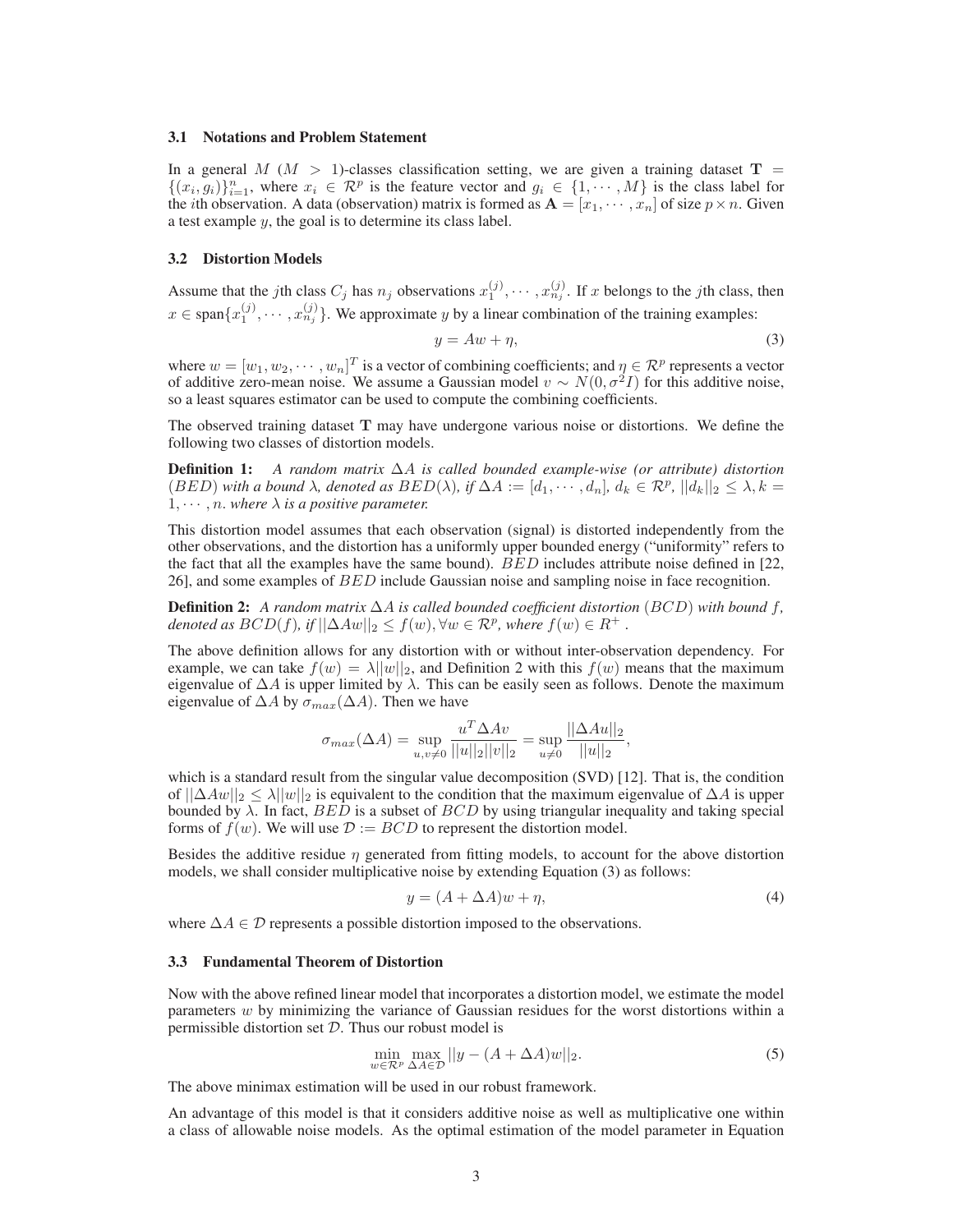(5),  $w^*$ , is derived for the worst distortion in  $\mathcal{D}$ ,  $w^*$  will be insensitive to any deviation from the underlying (unknown) noise-free examples, provided the deviation is limited to the tolerance level given by D. The estimate w<sup>\*</sup> thus is applicable to any  $A + \Delta A$  with  $\Delta A \in \mathcal{D}$ . In brief, the robustness of our framework is offered by modeling possible multiplicative noise as well as the consequent insensitivity of the estimated parameter to any deviations (within  $D$ ) from the noise-free underlying (unknown) data. Moreover, this model can seamlessly incorporate either example-wise noise or class noise, or both.

Equation (5) provides a clear interpretation of the robust model. In the following, we will give a theorem to show an equivalence relationship between the robust minimax model of Equation (5) and a general form of regularized linear regression procedure.

**Theorem 1.** *Equation (5) with distortion set*  $\mathcal{D}(f)$  *is equivalent to the following generalized regularized minimization problem:*

$$
\min_{w \in \mathcal{R}^p} ||y - Aw||_2 + f(w).
$$
\n(6)

Sketch of the proof: Fix  $w = w^*$  and establish equality between upper bound and lower bound.

$$
||y - (A + \Delta A)w^*||_2 \le ||y - Aw^*||_2 + ||\Delta Aw^*||_2
$$
  
\n
$$
\le ||y - Aw^*||_2 + f(w^*).
$$

In the above we have used the triangle inequality of norms. If  $y - Aw^* \neq 0$ , we define  $u =$  $(y - Aw^*)/||y - Aw^*||_2$ . Since  $\max_{\Delta A \in \mathcal{D}} f(\Delta \overline{A}) \ge f(\Delta A^*)$ , by taking  $\Delta A^* = -uf(w^*)t(w^*)^T/k$ , where  $t(w_i^*) = 1/w_i^*$  for  $w_i^* \neq 0$ ,  $t(w_i^*) = 0$  for  $w_i^* = 0$  and k is the number of non-zero  $w_i^*$  (note that  $w^*$  is fixed so we can define  $t(w^*)$ , we can actually attain the upper bound. It is easily verified that the expression is also valid if  $y - Aw^* = 0$ .

Theorem 1 gives an equivalence relationship between general regularized least squares problems and the robust regression under certain distortions. It should be noted that Equation (6) involves  $\min ||.||_2$ , and the standard form for least squares problem uses  $\min ||.||_2^2$  as a loss function. It is known that these two coincide up to a change of the regularization coefficient so the following conclusions are valid for both of them. Several corollaries related to  $l_0, l_1, l_2$ , elastic net, group lasso, local coordinate coding, etc., can be derived based on Theorem 1.

**Corollary 1:**  $l_0$  *regularized regression is equivalent to taking a distortion set*  $\mathcal{D}(f^{l_0})$  *where*  $f^{l_0}(w) = t(w)w^T$ ,  $t(w_i) = 1/w_i$  for  $w_i \neq 0$ ,  $t(w_i) = 0$  for  $w_i = 0$ .

**Corollary 2:**  $l_1$  *regularized regression (lasso) is equivalent to taking a distortion set*  $\mathcal{D}(f^{l_1})$  *where*  $f^{l_1}(w) = \lambda ||w||_1.$ 

**Corollary 3:** Ridge regression ( $l_2$ ) is equivalent to taking a distortion set  $\mathcal{D}(f^{l_2})$  where  $f^{l_2}(w)$  =  $\lambda ||w||_2.$ 

**Corollary 4:** *Elastic net regression* [27]  $(l_2 + l_1)$  is equivalent to taking a distortion set  $\mathcal{D}(f^e)$  $where \ f^e(w) = \lambda_1 ||w||_1 + \lambda_2 ||w||_2^2$ , with  $\lambda_1 > 0, \lambda_2 > 0$ .

**Corollary 5:** *Group lasso [25] (grouped*  $l_1$  *of*  $l_2$ ) *is equivalent to taking a distortion set*  $\mathcal{D}(f^{gl_1})$ where  $f^{g\bar{l}_1}(w) = \sum_{j=1}^m d_j ||w_j||_2$ ,  $d_j$  *is the weight for jth group and m is the number of group.* 

**Corollary 6:** Local coordinate coding [24] is equivalent to taking a distortion set  $\mathcal{D}(f^{lcc})$  where  $f^{loc}(w) = \sum_{i=1}^{n} |w_i|| |x_i - y||_2^2$ ,  $x_i$  *is ith basis,* n *is the number of basis,* y *is the test example.* 

Similar results can be derived for multiple kernel learning [3, 2], overlapped group lasso [16], etc.

#### **3.4 Generalization to Other Loss Functions**

From the proof of Theorem 1, we can see the Euclidean norm used in Theorem 1 can be generalized to other loss functions too. We only require the loss function is a proper norm in a normed vector space. Thus, we have the following Theorem for a general form of Equation (1).

**Theorem 2.** *Given the relationship function*  $I_w(\mathcal{X}) = y - Aw$  *and*  $\mathcal{J} \in \mathbb{R}^+$  *in a normed vector* space, if the loss functional  $\mathcal L$  *is a norm, then Equation (1) is equivalent to the following minimax estimation with a distortion set*  $\mathcal{D}(\mathcal{J})$ *:* 

$$
\min_{w \in \mathcal{R}^p} \max_{\Delta A \in \mathcal{D}(\mathcal{J})} \mathcal{L}(y - (A + \Delta A)w). \tag{7}
$$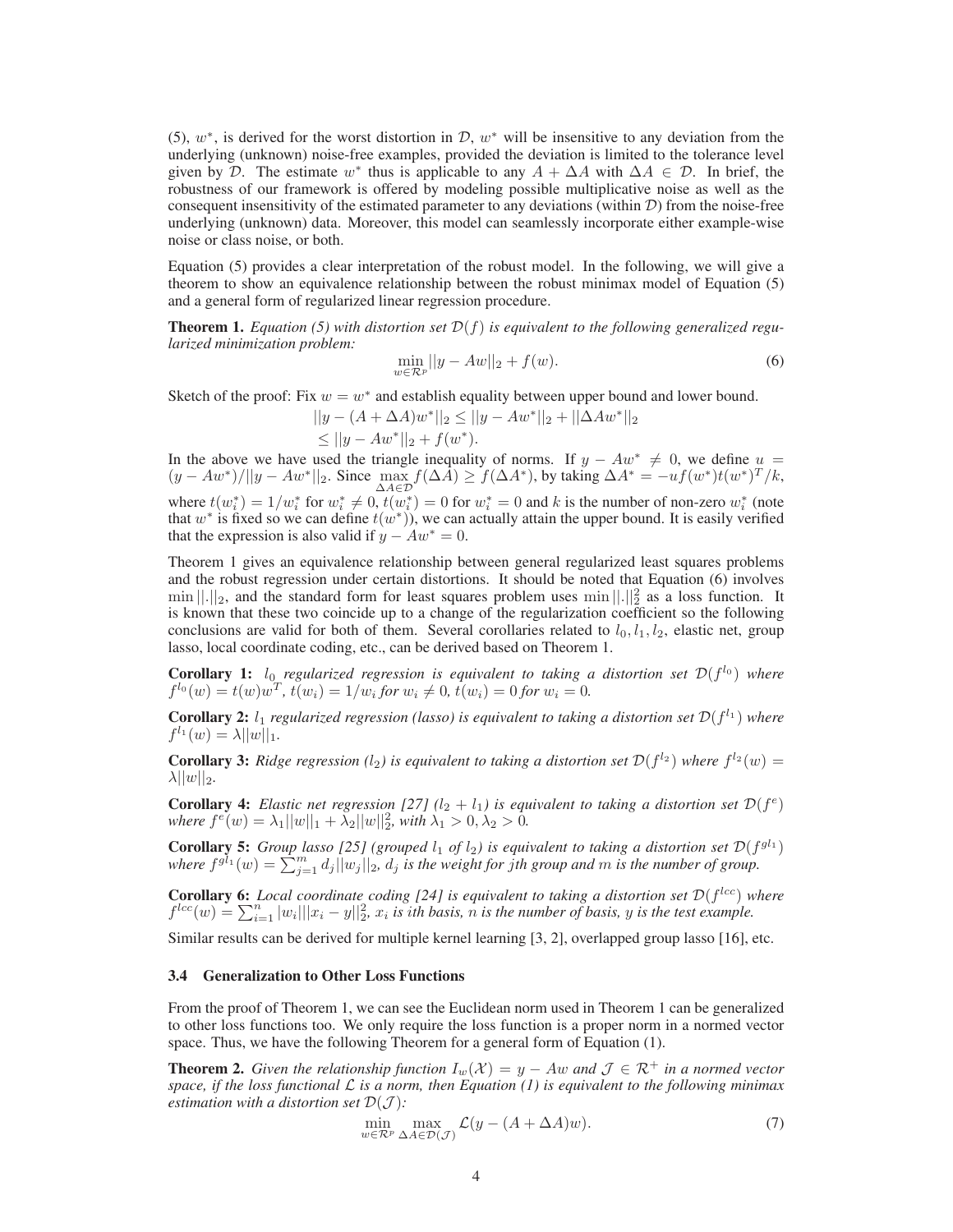# **4 Sparse Grouping Representation**

#### **4.1 Definition of SGR**

We consider a classification application where class noise is present. The class noise can be viewed as inter-example distortions. The following novel representation is proposed to deal with such distortions.

**Definition 3.** Assume all examples are standardized with zero mean and unit variance. Let  $\rho_{ij} =$  $x_i^T x_j$  *be the correlation for any two examples*  $x_i, x_j \in \mathbf{T}$ *. Given a test example*  $y, w \in \mathcal{R}^n$  *is defined as a sparse grouping representation for* y*, if both of the following two conditions are satisfied, (a)* If  $w_i \geq \epsilon$  *and*  $\rho_{ij} > \delta$ *, then*  $|w_i - w_j| \to 0$  *(when*  $\delta \to 1$ *)* for all *i and* j. *(b)* If  $w_i < \epsilon$  *and*  $\rho_{ij} > \delta$ *, then*  $w_j \to 0$  *(when*  $\delta \to 1$ *)* for all *i and j*. *Especially,*  $\epsilon$  *is the sparsity threshold, and*  $\delta$  *is the grouping threshold.* 

This definition requires that if two examples are highly correlated, then the resulted coefficients tend to be identical. Condition (b) produces sparsity by requiring that these small coefficients will be automatically thresholded to zero. Condition (a) preserves grouping effects [27] by selecting all these coefficients which are larger than a certain threshold. In the following we will provide sufficient conditions for the distortion set  $\mathcal{D}(\mathcal{J})$  to produce this group level sparsity.

#### **4.2 Group Level Sparsity**

As known,  $\mathcal{D}(l_1)$  or lasso can only select arbitrarily one example from many identical candidates [27]. This leads to the sensitivity to the class noise as the example lasso chooses may be mislabeled. As a consequence, the sparse representation classification (SRC), a lasso based classification schema [21], is not suitable for applications in the presence of class noise. The group lasso can produce group level sparsity, but it uses group label information to restrict the distribution of the coefficients. When there exists group label noise or class noise, group lasso will fail because it cannot correctly determine the group. Definition 3 says that the SGR is defined by example correlations and thus it will not be affected by class noise.

In the general situation where the examples are not identical but have high within-class correlations, we give the following theorem to show that the grouping is robust in terms of data correlation. From now on, for distortion set  $\mathcal{D}(f(w))$ , we require that  $f(w) = 0$  for  $w = 0$  and we use a special form of  $f(w)$ , which is a sum of components  $f_j(w)$ ,

$$
f(w) = \mu \sum_{j=1}^{n} f_j(w_j).
$$

**Theorem 3.** Assume all examples are standardized. Let  $\rho_{ij} = x_i^T x_j$  be the correlation for any two *examples. For a given test example* y, if both  $f_i \neq 0$  and  $f_j \neq 0$  have first order derivatives, we *have*

$$
|f'_i - f'_j| \le \frac{2||y||_2}{\mu} \sqrt{2(1 - \rho_{ij})}.
$$
 (8)

Sketch of the proof: By differentiating  $||y - Aw||_2^2 + \sum f_j$  with respect to  $w_i$  and  $w_j$  respectively, we have  $-2x_i^T\{y - Aw\} + \mu f'_i = 0$  and  $-2x_j^T\{y - Aw\} + \mu f'_j = 0$ . The difference of these two equations is  $f'_i - f'_j = \frac{2(\mathbf{x}_i^T - \mathbf{x}_j^T)r}{\mu}$  $\frac{f(x,y)}{\mu}$  where  $r = y - Aw$  is the residual vector. Since all examples are standardized, we have  $||\mathbf{x}_i^T - \mathbf{x}_j^T||_2^2 = 2(1 - \rho_{ij})$  where  $\rho = \mathbf{x}_i^T \mathbf{x}_j$ . For a particular value  $w = 0$ , we have  $||r||_2 = ||y||_2$ , and thus we can get  $||r||_2 \le ||y||_2$  for the optimal value of w. Combining r and  $||\mathbf{v}^T - \mathbf{v}^T||_2$  we proved the Theorem 3  $||\mathbf{x}_i^T - \mathbf{x}_j^T||_2$ , we proved the Theorem 3.

This theorem is different from the Theorem 1 in [27] in the following aspects: a) we have no restrictions on the sign of the  $w_i$  or  $w_j$ ; b) we use a family of functions which give us more choices to bound the coefficients. As aforementioned, it is not necessary for  $f_i$  to be the same with  $f_j$  and we even can use different growth rates for different components; and c)  $f_i$  $i_i(w_i)$  does not have to be  $w_i$ and a monotonous function with very small growth rate would be enough.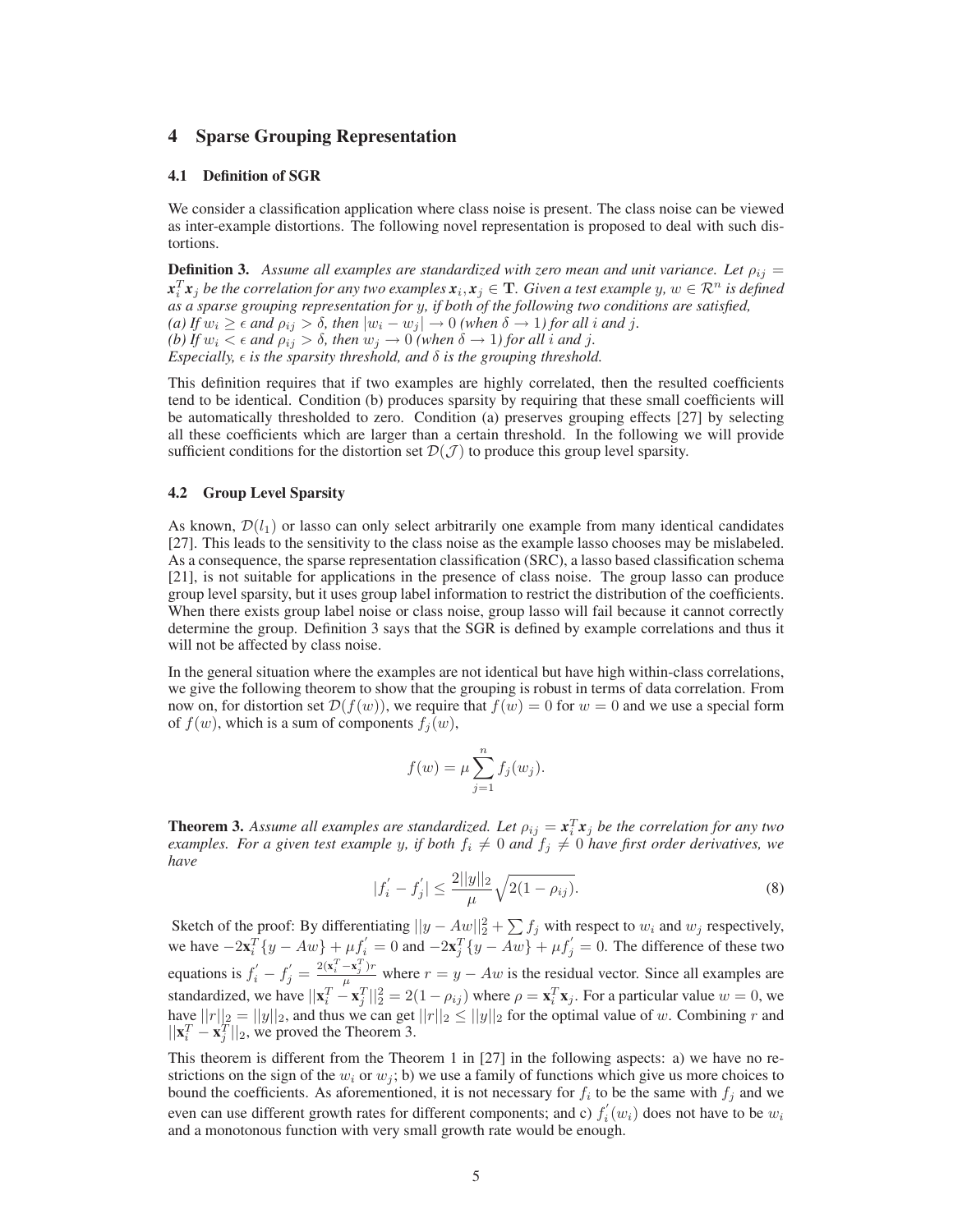As an illustrative example, we can choose  $f_i(w_i)$  or  $f_i(w_i)$  to be a second order function with respect to  $w_i$  or  $w_j$ . Then the resulted  $|f'_i - f'_j|$  $y'_{j}$  will be the difference of the coefficients  $\lambda |w_{i} - w_{j}|$ with a constant  $\lambda$ . If the two examples are highly correlated and  $\mu$  is sufficiently large, then we can conclude that the difference of the coefficients will be close to zero.

The sparsity implies an automatic thresholding ability with which all small estimated coefficients will be shrunk to zero, that is,  $f(w)$  has to be singular at the point  $w = 0$  [9]. Incorporating this requirement with Theorem 3, we can achieve group level sparsity: if some of the group coefficients are small and automatically thresholded to zero, all other coefficients within this group will be reset to zero too. This correlation based group level sparsity does not require any prior information on the distribution of group labels.

To make a good estimator, there are still two properties we have to consider: continuity and unbiasedness [9]. In short, to avoid instability, we always require the resulted estimator for  $w$  be a continuous function; and a sufficient condition for unbiasedness is that  $f'(|w|) = 0$  when |w| is large. Generally, the requirement of stability is not consistent with that of sparsity. Smoothness determines the stability and singularity at zero measures the degree of sparsity. As an extreme example,  $l_1$  can produce sparsity while  $l_2$  does not because  $l_1$  is singular while  $l_2$  is smooth at zero; at the same time,  $l_2$  is more stable than  $l_1$ . More details regarding these conditions can be found in [1, 9].

#### **4.3 Sufficient Condition for SGR**

Based on the above discussion, we can readily construct a sparse grouping representation based on Equation (5) where we only need to specify a distortion set  $\mathcal{D}(f^*(w))$  satisfying the following sufficient conditions:

### **Lemma 1: Sufficient condition for SGR.**

 $(a)$ .  $f_j^*$  $\overset{\bullet}{\varepsilon}$  **c**  $\mathcal{R}^+$  *for all*  $f'_i$  $j \neq 0.$ (b).  $f_j^*$  is continuous and singular at zero with respect to  $w_j$  for all j. *(c).*  $f_j^*([\omega_j]) = 0$  *for large*  $|\omega_j|$  *for all j.* Proof: Together with Theorem 3, it is easy to be verified.

As we can see, the regularization term  $\lambda l_1 + (1 - \lambda)l_2^2$  proposed by [27] satisfies the above condition (a) and (b), but it fails to comply with (c). So, it may become biased for large  $|w|$ . Based on these conditions, we can easily construct regularization terms  $f^*$  to generate the sparse grouping representation. We will call these  $f^*$  as core functions for producing the SGR. As some concrete examples, we can construct a large family of clipped  $\mu_1 L_q + \mu_2 l_2^2$  where  $0 < q \le 1$  by restricting  $f'_i = w_i I(|w_i| < \epsilon) + c$  for some constant  $\epsilon$  and  $c$ . Also, SCAD [9] satisfies all three conditions so it belongs to  $f^*$ . This gives more theoretic justifications for previous empirical success of using SCAD.

#### **4.4 Generalization Bounds for Presence of Class Noise**

We will follow the algorithm given in [21] and merely replace the lasso with the SGR or group lasso. After estimating the (minimax) optimal combining coefficient vector  $w^*$  by the SGR or group lasso, we may calculate the distance from the new test data  $y$  to the projected point in the subspace spanned by class  $C_i$ :

$$
d_i(A, w^*|_{C_i}) = d_i(A|_{C_i}, w^*) = ||y - Aw^*|_{C_i}||_2
$$
\n(9)

where  $w^*|_{C_i}$  represents restricting  $w^*$  to the *i*th class  $C_i$ ; that is,  $(w^*|_{C_i})_j = w^*_j 1$  $(x_j \in C_i)$ , where  $1(\cdot)$  is an indicator function; and similarly  $A|_{C_i}$  represents restricting A to the *i*th class  $C_i$ .

A decision rule may be obtained by choosing the class with the minimum distance:

$$
\hat{i} = \operatorname{argmin}_{i \in \{1, \cdots, M\}} \{d_i\}.
$$
\n
$$
(10)
$$

Based on these notations, we now have the following generalization bounds for the SGR in the presence of class noise in the training data.

**Theorem 4.** *All examples are standardized to be zero mean and unit variance. For an arbitrary class*  $C_i$  *of* N *examples, we have*  $p$  ( $p < 0.5$ ) percent (fault level) of labels mis-classified into class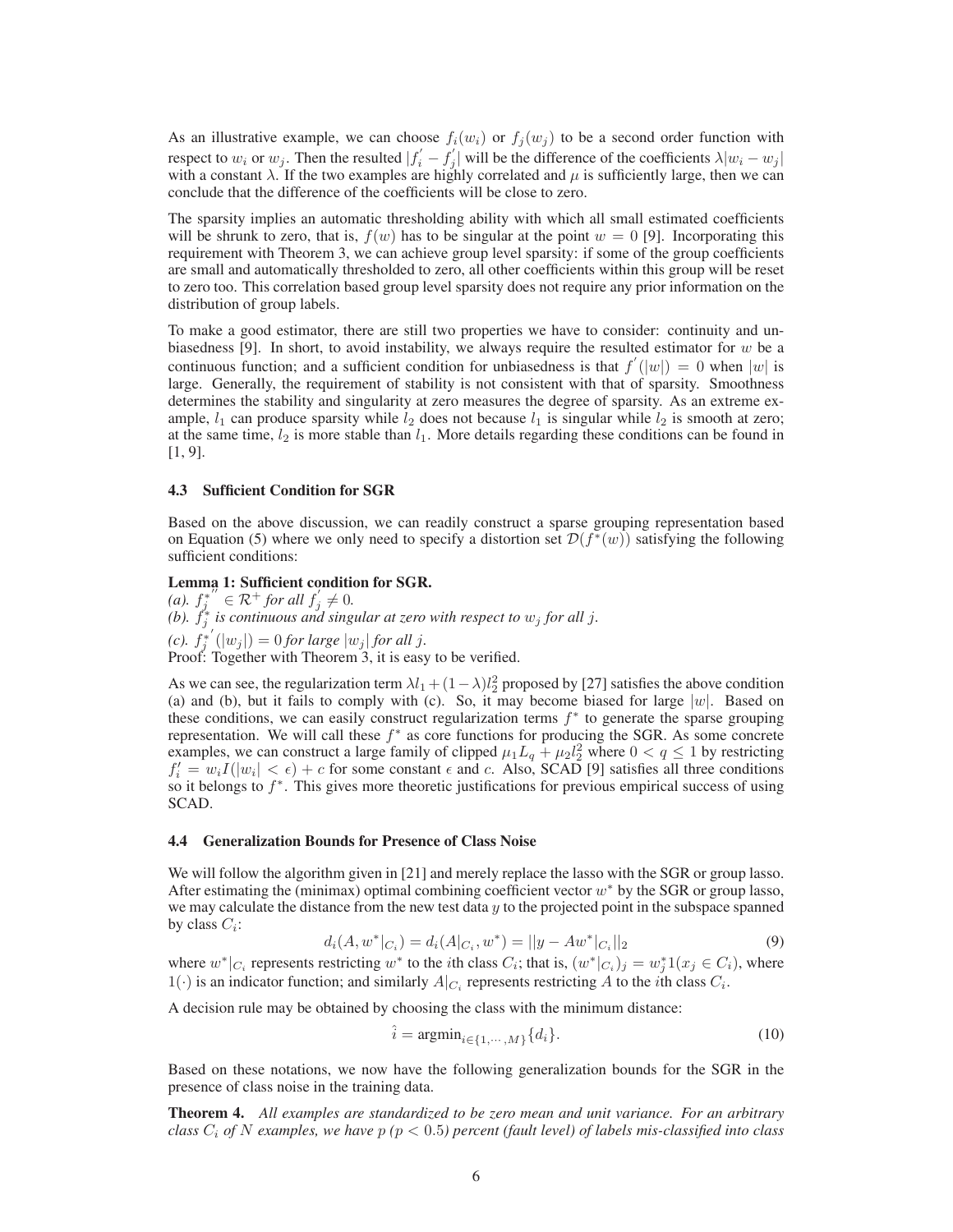$C_k \neq C_i$ . We assume w is a sparse grouping representation for any test example y and  $\rho_{ij} > \delta$  ( $\delta$ is in Definition 3) for any two examples. Under the distance function  $d(A|_{C_i}, w) = d(A, w|_{C_i}) =$  $||y - Aw|_{C_i}||_2$  and  $f'_j = w$  for all j, we have confidence threshold  $\tau$  to give correct estimation  $\hat{i}$  for y*, where*

$$
\tau \le \frac{(1-p) \times N \times (w^0)^2}{d},
$$

where  $w^0$  is a constant and the confidence threshold is defined as  $\tau = d_i(A|_{C_i}) - d_i(A|_{C_k})$ . Sketch of the proof: Assume  $y$  is in class  $C_i$ . The correctly labeled (mislabeled, respectively) subset for  $C_i$  is  $C_i^1$  ( $C_i^2$ , respectively) and the size of set  $C_i^1$  is larger than that of  $C_i^2$ . We use  $A^1w$  to denote  $Aw|_{C_i^1}$  and  $A^2w$  to denote  $Aw|_{C_i^2}$ . By triangular inequality, we have

$$
\tau = ||y - Aw|_{C_i^1}||_2 - ||y - Aw|_{C_i^2}||_2
$$
  

$$
\leq ||A^1w - A^2w||_2.
$$

For each  $k \in C_i^1$ , we differentiate with respect to  $w_k$  and do the same procedure as in proof of Theorem 3. Then summarizing all equalities for  $C_i^1$  and repeating the same procedure for each  $i \in C_i^2$ . Finally we subtract the summation of  $C_i^2$  from the summation of  $C_i^1$ . Use the conditions that w is a sparse grouping representation and  $\rho_{ij} > \delta$ , combing Definition 3, so all  $w_k$  in class  $C_i$ should be the same as a constant  $w^0$  while others  $\rightarrow 0$ . By taking the  $l_2$ -norm for both sides, we have  $||A^1w - A^2w||_2 \le \frac{(1-p)N(w^0)^2}{d}$  $\frac{d(w)}{d}$ .

This theorem gives an upper bound for the fault-tolerance against class noise. By this theorem, we can see that the class noise must be smaller than a certain value to guarantee a given fault correction confidence level  $\tau$ .

# **5 Experimental Verification**

In this section, we compare several methods on a challenging low-resolution face recognition task (multi-class classification) in the presence of class noise. We use the Yale database [4] which consists of 165 gray scale images of 15 individuals (each person is a class). There are 11 images per subject, one per different facial expression or configuration: center-light, w/glasses, happy, left-light, w/no glasses, normal, right-light, sad, sleepy, surprised, and wink. Starting from the orignal  $64 \times 64$ images, all images are down-sampled to have a dimension of 49. A training/test data set is generated by uniformly selecting 8 images per individual to form the training set, and the rest of the database is used as the test set; repeating this procedure to generate five random split copies of training/test data sets. Five class noise levels are tested. Class noise level= $p$  means there are  $p$  percent of labels (uniformly drawn from all labels of each class) mislabeled for each class.

For SVM, we use the standard implementation of multiple-class (one-vs-all) LibSVM in MatlabArsenal<sup>1</sup>. For lasso based SRC, we use the CVX software [13, 14] to solve the corresponding convex optimization problems. The group lasso based classifier is implemented in the same way as the SRC. We use a clipped  $\lambda l_1 + (1 - \lambda)l_2$  as an illustrative example of the SGR, and the corresponding classifier is denoted as SGRC. For lasso, group Lasso and the SGR based classifier, we run through  $\lambda \in \{0.001, 0.005, 0.01, 0.05, 0.1, 0.2\}$  and report the best results for each classifier. Figure 1 (b) shows the parameter range of  $\lambda$  that is appropriate for lasso, group lasso and the SGR based classifier. Figure 1 (a) shows that the SGR based classifier is more robust than lasso or group lasso based classifier in terms of class noise. These results verify that in a novel application when there exists class noise in the training data, the SGR is more suitable than group lasso for generating group level sparsity.

# **6 Conclusion**

Towards a better understanding of various regularized procedures in robust linear regression, we introduce a robust minimax framework which considers both additive and multiplicative noise or distortions. Within this unified framework, various regularization terms correspond to different

matlab package for classification algorithms which can be downloaded from http://www.informedia.cs.cmu.edu/yanrong/MATLABArsenal/MATLABArsenal.htm.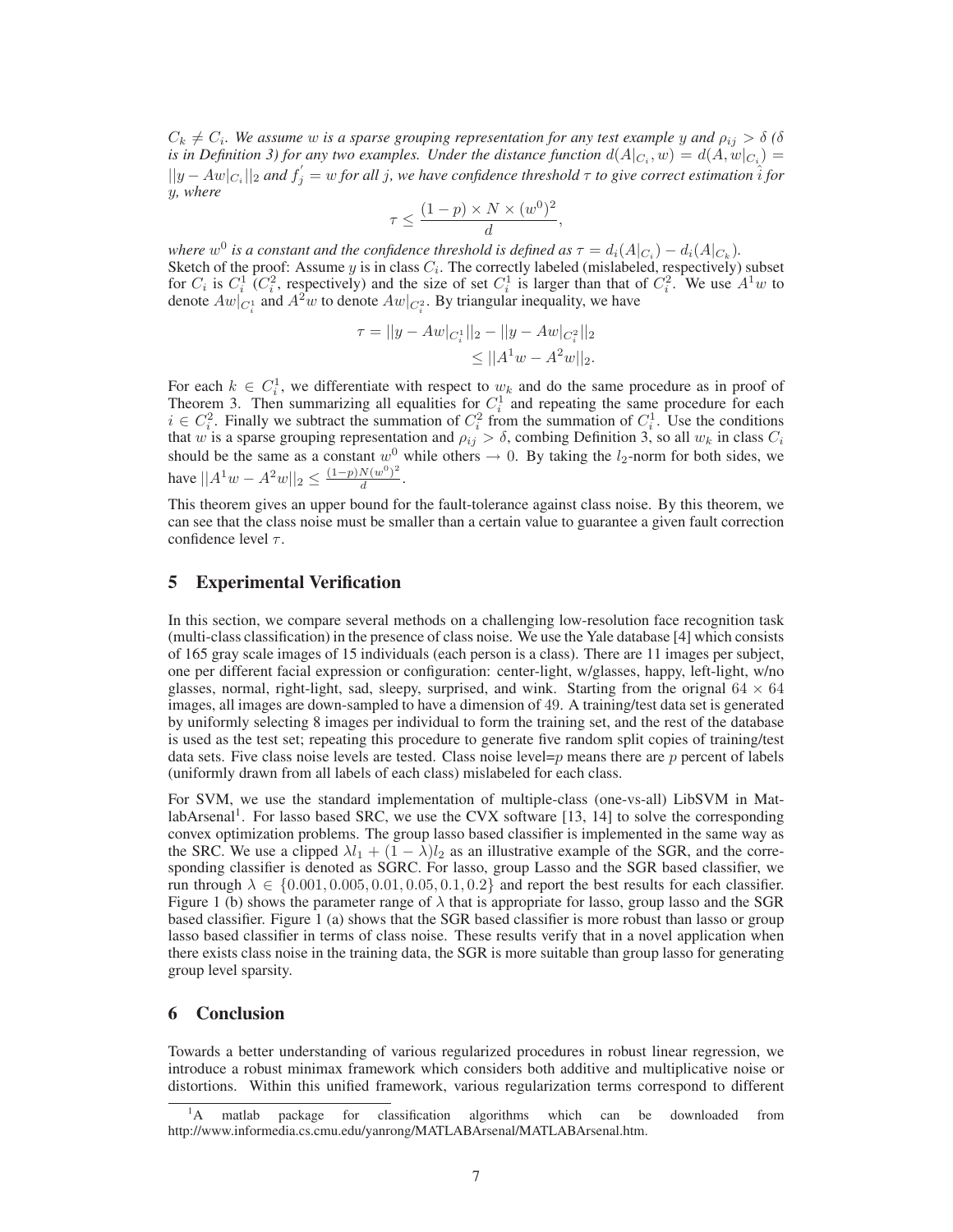

Figure 1: (a) Comparison of SVM, SRC (lasso), SGRC and Group lasso based classifiers on the low resolution Yale face database. At each level of class noise, the error rate is averaged over five copies of training/test datasets for each classifier. For each classifier, the variance bars for each class noise level are plotted. (b) Illustration of the paths for SRC (lasso), SGRC and group lasso.  $\lambda$  is the weight for regularization term. All data points are averaged over five copies with the same class noise level of 0.2.

distortions to the original data matrix. We further investigate a novel sparse grouping representation (SGR) and prove sufficient conditions for generating such group level sparsity. We also provide a generalization bound for the SGR. In a novel classification application when there exists class noise in the training example, we show that the SGR is more robust than group lasso. The SCAD and clipped elastic net are special instances of the SGR.

### **References**

- [1] A. Antoniadis and J. Fan. Regularitation of wavelets approximations. *J. the American Statistical Association*, 96:939–967, 2001.
- [2] F. Bach. Consistency of the group lasso and multiple kernel learning. *Journal of Machine Learning Research*, 9:1179–1225, 2008.
- [3] F. Bach, G. R. G. Lanckriet, and M. I. Jordan. Multiple kernel learning, conic duality, and the smo algorithm. In *Proceedings of the Twenty-first International Conference on Machine Learning*, 2004.
- [4] P. N. Bellhumer, J. Hespanha, and D. Kriegman. Eigenfaces vs. fisherfaces: Recognition using class specific linear projection. *IEEE Trans. Pattern Anal. Mach. Intelligence*, 17(7):711–720, 1997.
- [5] L. Breiman. Heuristics of instability and stabilization in model selection. *Ann. Statist.*, 24:2350–2383, 1996.
- [6] E. Candés, J. Romberg, and T. Tao. Stable signal recovery from incomplete and inaccurate measurements. *Comm. on Pure and Applied Math*, 59(8):1207–1233, 2006.
- [7] E. Candés and T. Tao. Near-optimal signal recovery from random projections: Universal encoding strategies? *IEEE Trans. Information Theory*, 52(12):5406–5425, 2006.
- [8] D. Donoho. For most large underdetermined systems of linear equations the minimum l1 nom solution is also the sparsest solution. *Comm. on Pure and Applied Math*, 59(6):797–829, 2006.
- [9] J. Fan and R. Li. Variable selection via nonconcave penalized likelihood and its oracle properties. *J. Am. Statist. Ass.*, 96:1348–1360, 2001.
- [10] I. Frank and J. Friedman. A statistical view of some chemometrics regression tools. *Technometrics*, 35:109–148, 1993.
- [11] L. El Ghaoui and H. Lebret. Robust solutions to least-squares problems with uncertain data. *SIAM Journal Matrix Analysis and Applications*, 18:1035–1064, 1997.
- [12] G.H. Golub and C.F. Van Loan. *Matrix computations*. Johns Hopkins Univ Pr, 1996.